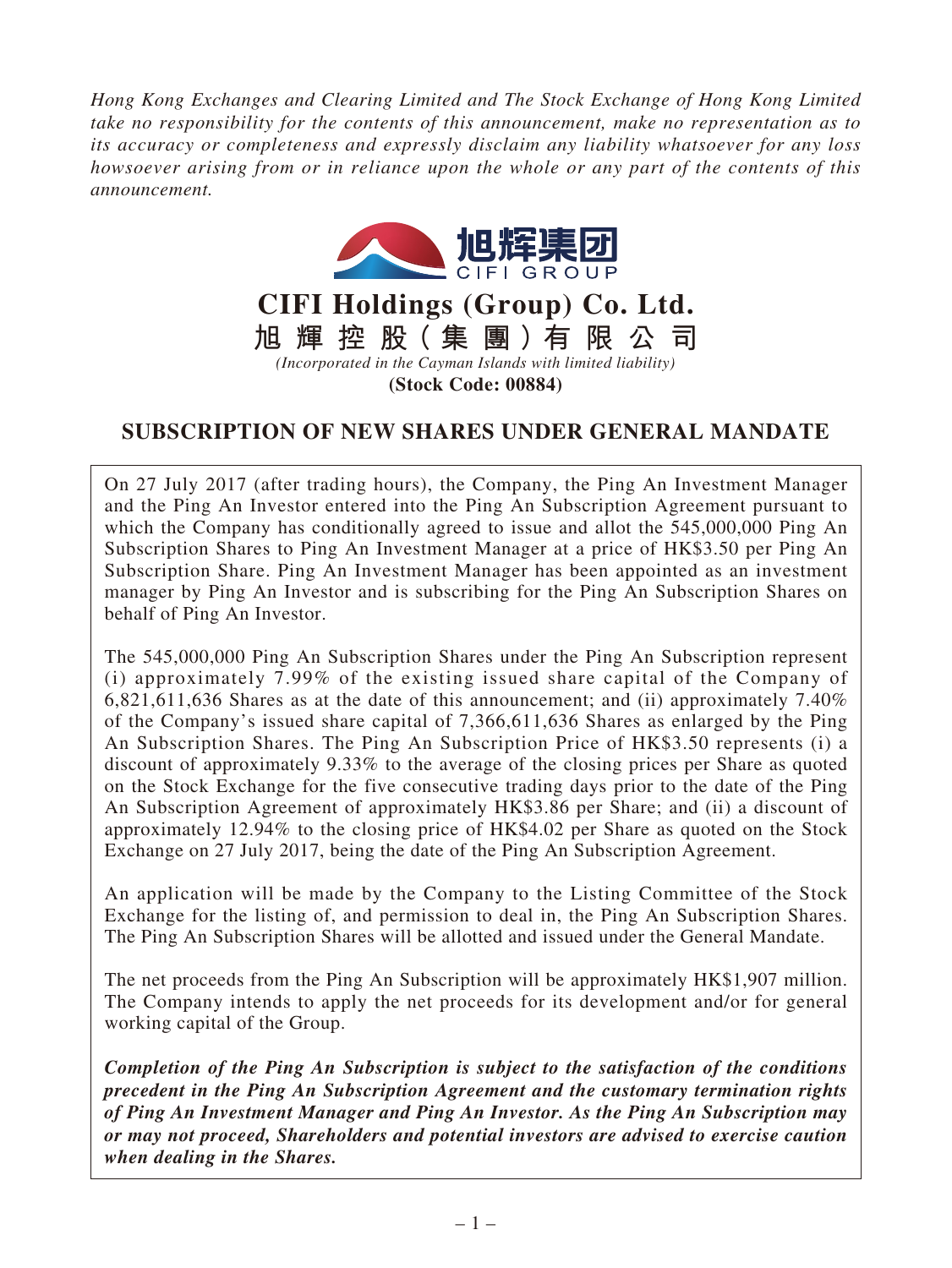# **PING AN SUBSCRIPTION AGREEMENT**

**Date:** 27 July 2017 (after trading hours)

**Issuer:** The Company

**Subscriber:** Ping An Investment Manager, as an investment manager appointed by Ping An Investor, which will subscribe for the Ping An Subscription Shares on behalf of Ping An Investor. As at the date of this announcement, Ping An Investment Manager, Ping An Investor and their respective associates in aggregate own 200,694,000 Shares, representing approximately 2.94% of the issued Shares.

> To the best of the Directors' knowledge, information and belief having made all reasonable enquiry, (i) Ping An Investment Manager, Ping An Investor and their ultimate beneficial owners are third parties independent of the Company and are not connected persons (as defined in the Listing Rules) of the Company, and (ii) each of Ping An Investment Manager and Ping An Investor is an Independent Third Party.

#### **Ping An Subscription Shares**

The 545,000,000 Ping An Subscription Shares under the Ping An Subscription represent (i) approximately 7.99% of the existing issued share capital of the Company of 6,821,611,636 Shares as at the date of this announcement; and (ii) approximately 7.40% of the Company's issued share capital of 7,366,611,636 Shares as enlarged by the Ping An Subscription Shares.

#### **Ranking of Ping An Subscription Shares**

The Ping An Subscription Shares will, upon issue, rank pari passu in all respects with the Shares in issue on the date of allotment and issue of the Ping An Subscription Shares.

# **Ping An Subscription Price**

The Ping An Subscription Price of HK\$3.50 represents:

- (i) a discount of approximately 9.33% to the average of the closing prices per Share as quoted on the Stock Exchange for the five consecutive trading days prior to the date of the Ping An Subscription Agreement of approximately HK\$3.86 per Share; and
- (ii) a discount of approximately 12.94% to the closing price of HK\$4.02 per Share as quoted on the Stock Exchange on 27 July 2017, being the date of the Ping An Subscription Agreement.

The Ping An Subscription Price was determined with reference to the prevailing market price of the Share and was negotiated on an arm's length basis between the Company and Ping An Investment Manager. The Directors consider that the terms of the Ping An Subscription are on normal commercial terms and are fair and reasonable based on the current market conditions and the Ping An Subscription is in the interests of the Company and the Shareholders as a whole.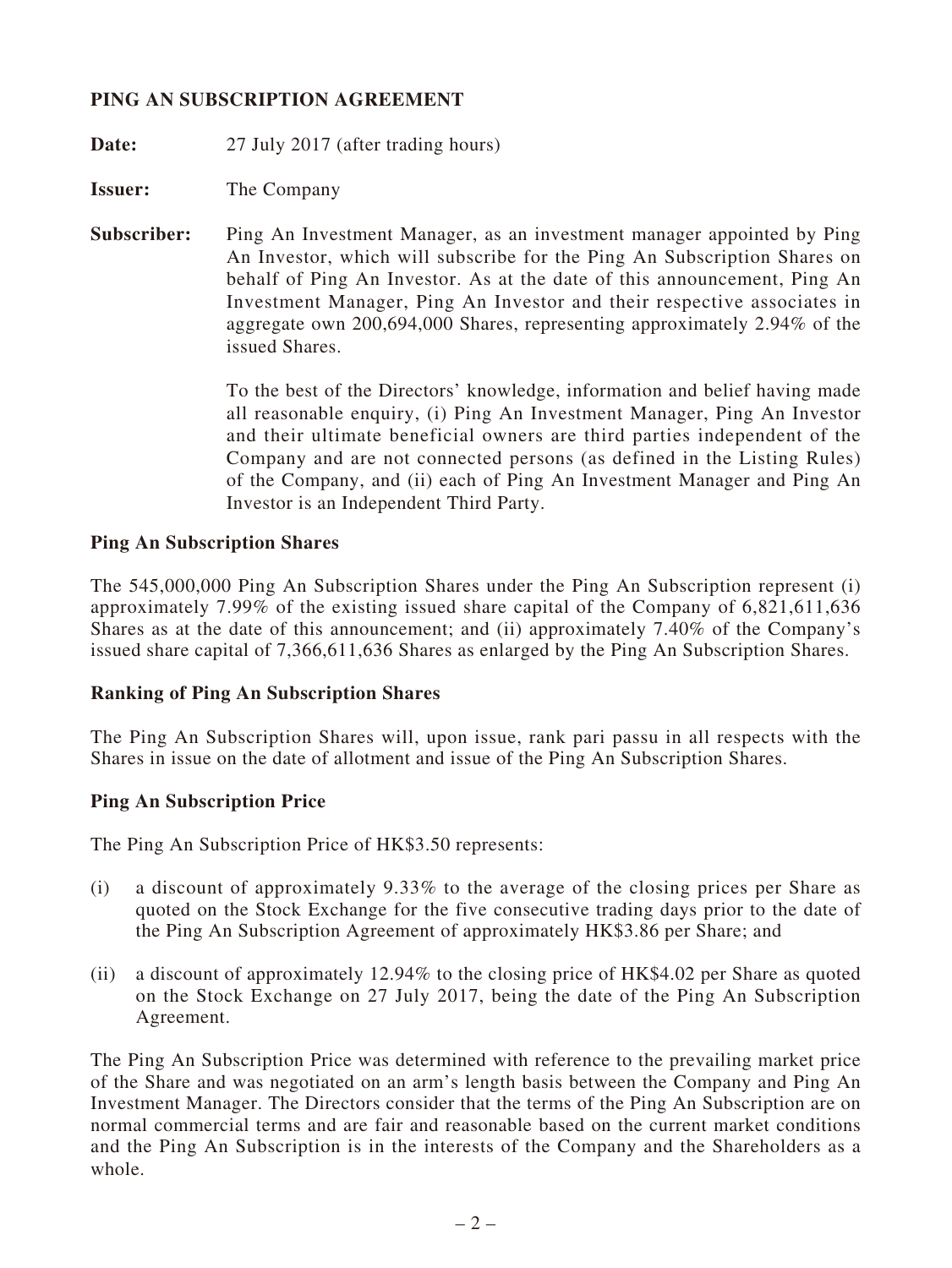# **Company's Undertaking**

For so long as Ping An Investment Manager, Ping An Investor and parties acting in concert with them (within the meaning of The Codes on Takeovers and Mergers and Share Buy-Backs) in aggregate beneficially hold five per cent or more of the Shares in issue, Ping An Investor shall from time to time have the right to nominate for appointment a person designated by Ping An Investor as a non-executive member of the Board of the Company (the "**Investor Director**"). Rosy Fortune, Ding Chang and Rain Mountain (the "**Major Shareholders**") shall, prior to the Closing Date (as defined below under the section headed "Completion of the Ping An Subscription"), enter into a shareholder's undertaking (the "**Major Shareholder Undertaking**") pursuant to which the Major Shareholders will undertake to nominate the relevant Investor Director from time to time to the fullest extent as permitted by law and the Listing Rules and to vote in favour of such nomination of the relevant Investor Director at any shareholder meeting. The Company shall, subject to (i) the fullest extent as permitted by law and the Listing Rules, (ii) the Company having obtained all necessary corporate approvals in connection with the appointment of the Investor Director and (iii) the Investor Director having satisfied the director eligibility requirements under the Listing Rules and the Investor Director having given consent to act as a director of the Company, complete the procedure for the appointment of the first Investor Director after the date of Ping An Subscription Agreement by no later than 31 December 2017.

#### **General Mandate**

The Ping An Subscription Shares will be issued under the General Mandate granted to the Directors by a resolution of the Shareholders passed at the AGM subject to the limit of up to 20% of the issued share capital of the Company as at the date of the AGM, (i.e. 1,362,079,256 Shares, representing 20% of 6,810,396,281 Shares in issue as at the date of the AGM). Up to the date of this announcement, no Shares have been issued under the General Mandate. The Ping An Subscription is not subject to Shareholders' approval.

# **Condition of the Ping An Subscription**

Completion of the Ping An Subscription is subject to the fulfillment, or waiver by Ping An Investment Manager, of the following conditions (other than items (e) and (f) which shall not be waived):

- a) the execution and delivery (on or before the Closing Date) of the Major Shareholder Undertaking;
- b) the representations and warranties of the Company in the Ping An Subscription Agreement are accurate and correct at the Closing Date, and as if made on such date;
- c) the Company having performed all of its obligations under the Ping An Subscription Agreement to be performed on or before the Closing Date;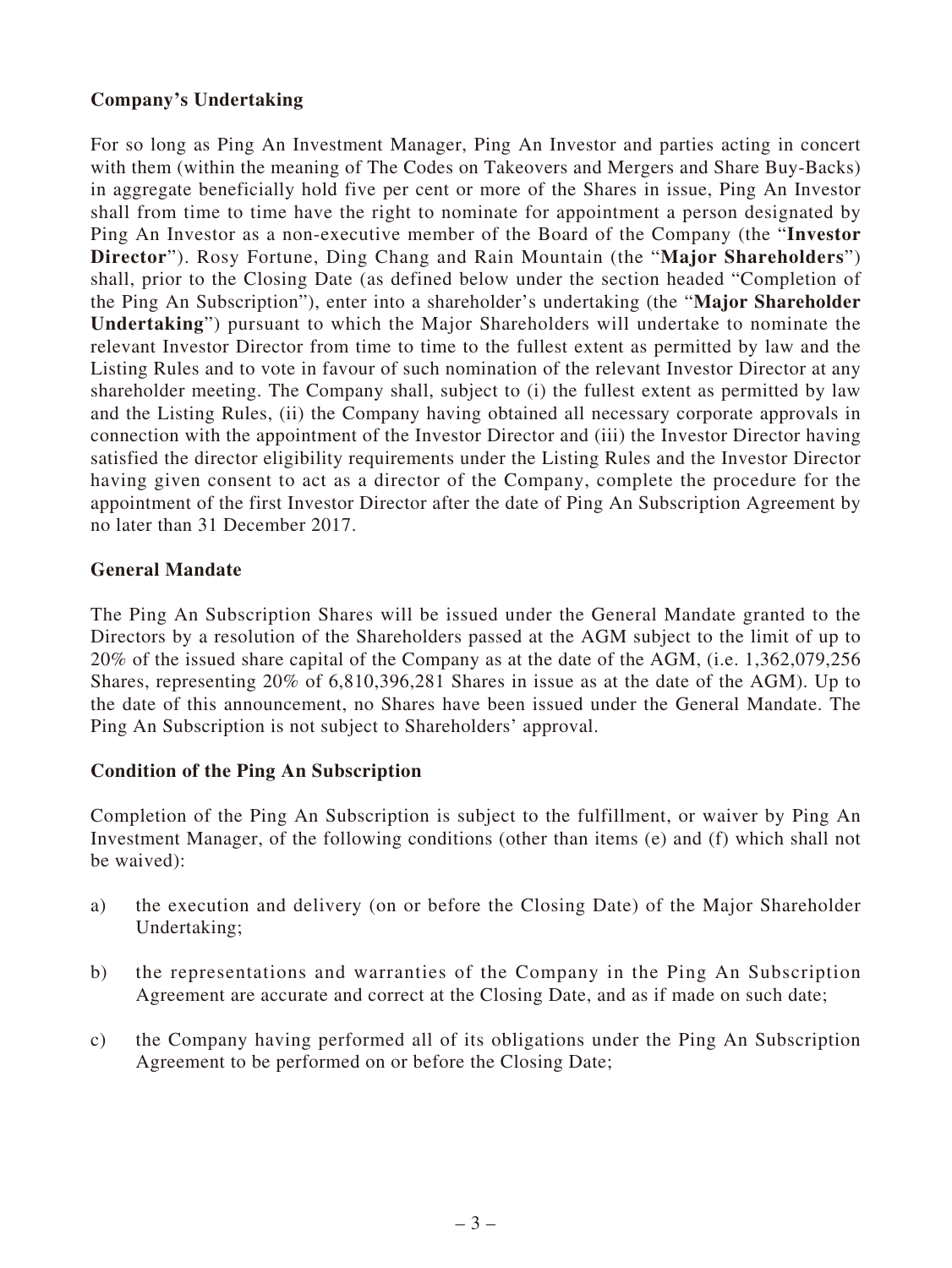- d) between the date of the Ping An Subscription Agreement and the Closing Date, there shall not have occurred any change (or any development or event involving a prospective change) which has a Material Adverse Effect on (i) the condition (financial or otherwise), results of operations, general affairs or properties of the Group taken as a whole, or (ii) the ability of the Company to perform its obligations under the Ping An Subscription Agreement, or which are otherwise material in the context of the issue of the Ping An Subscription Shares. The Company shall, on the Closing Date, deliver a certificate confirming no material adverse change;
- e) on or prior to the Closing Date there shall have been delivered to Ping An Investment Manager resolutions of the Board of the Company and all other consents and approvals required in relation to the issue of the Ping An Subscription Shares and such other consent and approval (if applicable) shall as of the Closing Date remain in full force and effect;
- f) the Stock Exchange having agreed to grant the listing of, and permission to deal in, the Ping An Subscription Shares; and
- g) on or before the Closing Date, there having been delivered to Ping An Investment Manager an opinion dated the Closing Date as to the Company's due incorporation, corporate power and authority to execute, deliver and perform the Ping An Subscription Agreement and the transactions contemplated herein and other matters, in form and substance customarily delivered by the legal advisers to the Company as to Cayman Islands law, in transactions of a type similar to that contemplated in the Ping An Subscription Agreement.

In between the date of the Ping An Subscription Agreement and 9:00 a.m. (Hong Kong time) on the Closing Date, either Ping An Investment Manager or Ping An Investor may by written notice to the Company terminate the Ping An Subscription Agreement under circumstances customary to transactions of this kind, including if any representations and warranties of the Company become untrue or incorrect, or if there is any material adverse change or occurrence of any event with a Material Adverse Effect.

# **Completion of the Ping An Subscription**

Completion of the Ping An Subscription will take place on 10 August 2017 or such earlier or later date as may be agreed between the Company, Ping An Investment Manager and Ping An Investor but no later than 24 August 2017 (the "**Closing Date**"), after the fulfillment of the conditions (or waived, if applicable) as set out in the Ping An Subscription Agreement.

*Completion of the Ping An Subscription is subject to the satisfaction of the conditions precedent in the Ping An Subscription Agreement and the customary termination rights of Ping An Investment Manager and Ping An Investor. As the Ping An Subscription may or may not proceed, Shareholders and potential investors are advised to exercise caution when dealing in the Shares.*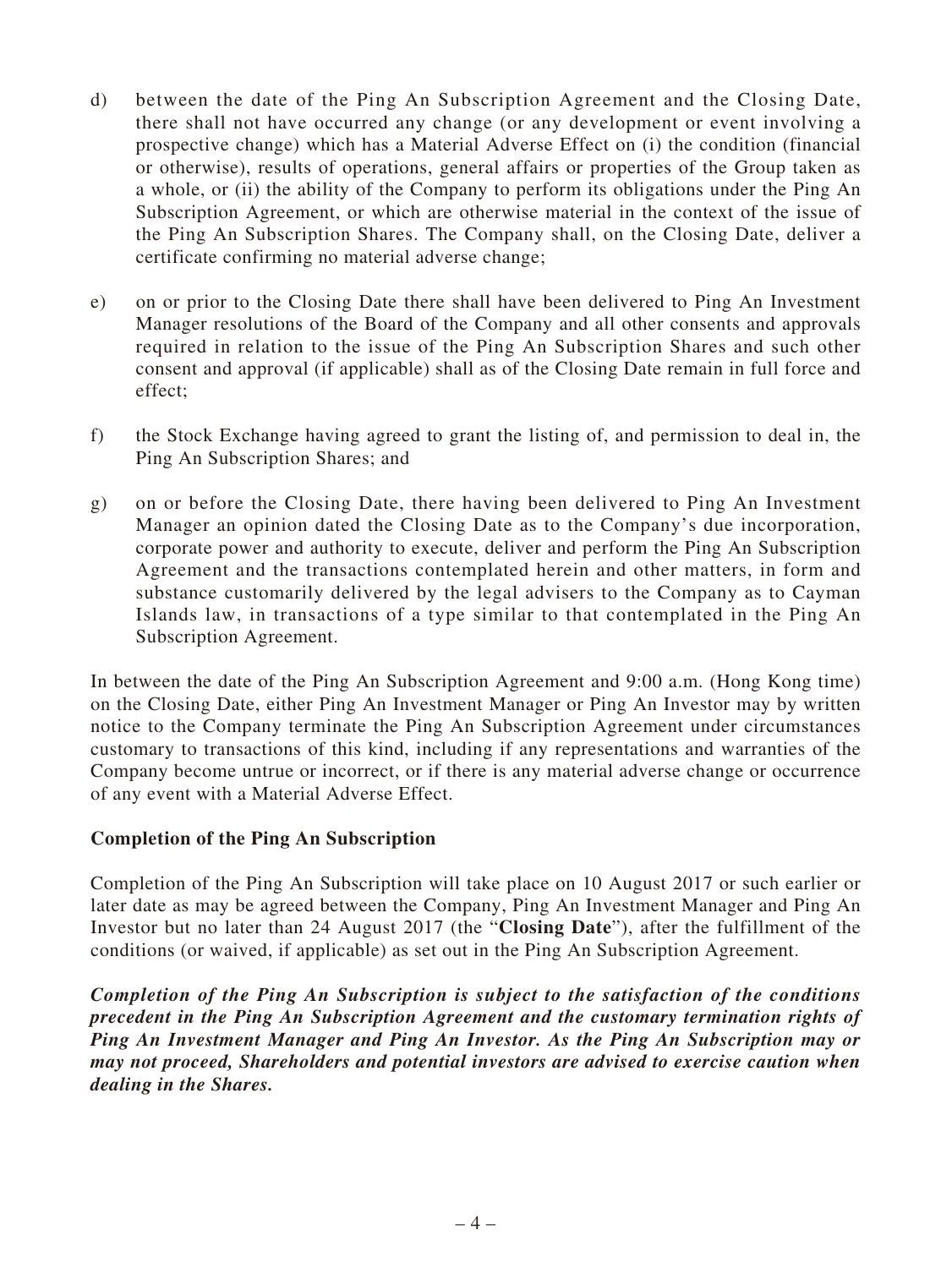# **FUND RAISING ACTIVITIES IN THE PAST TWELVE MONTHS**

The Board confirms that the Company has not conducted any equity fund raising activities in the past twelve months immediately preceding the date of this announcement.

#### **REASONS FOR THE PING AN SUBSCRIPTION AND USE OF PROCEEDS**

The Group is principally engaged in the property development and property investment businesses in the PRC.

Ping An Investment Manager is the investment manager of Ping An Investor. Ping An Investor is one of the leading comprehensive financial service providers in the PRC.

The Board considers that the Ping An Subscription represents a good opportunity to broaden the Shareholders base and to raise equity capital for the Company for its future business developments. The Directors consider that the Ping An Subscription is fair and reasonable and in the interests of the Company and the Shareholders as a whole.

The net proceeds from the Ping An Subscription will be approximately HK\$1,907 million. The Company intends to apply the net proceeds for its development and/or for general working capital of the Group.

#### **EFFECTS ON SHAREHOLDING STRUCTURE**

The existing and anticipated enlarged shareholding structure of the Company (1) as of date of this announcement, and (2) after the completion of the Ping An Subscription are set out below:

|                                                 | As of date of this announcement |                             | After completion of the<br><b>Ping An Subscription</b> |                             |
|-------------------------------------------------|---------------------------------|-----------------------------|--------------------------------------------------------|-----------------------------|
|                                                 |                                 | No. of Shares Approximate % |                                                        | No. of Shares Approximate % |
| Rosy Fortune ( <i>Note 1</i> )                  | 2,259,037,975                   | 33.12%                      | 2,259,037,975                                          | 30.67%                      |
| Ding Chang (Note 2)                             | 1,175,675,671                   | 17.23%                      | 1,175,675,671                                          | 15.96%                      |
| Eminent Talent (Note 3)                         | 651,952,559                     | 9.56%                       | 651,952,559                                            | 8.85%                       |
| Rain Mountain (Note 4)                          | 205,670,580                     | 3.01%                       | 205,670,580                                            | 2.79%                       |
| LIN Zhong ( <i>Note</i> 5)                      | 6,456,000                       | $0.09\%$                    | 6,456,000                                              | $0.09\%$                    |
| Controlling shareholders                        | 4,298,792,785                   | 63.02%                      | 4,298,792,785                                          | 58.36%                      |
| TAN Wee Seng (Note 6)                           | 600,000                         | 0.01%                       | 600,000                                                | 0.01%                       |
| <b>Public</b>                                   |                                 |                             |                                                        |                             |
| Ping An Investor and its associates<br>(Note 7) | 200,694,000                     | 2.94%                       | 745,694,000                                            | 10.12%                      |
| <b>Other Existing Shareholders</b>              | 2,321,524,851                   | 34.03%                      | 2,321,524,851                                          | 31.51%                      |
| <b>Total</b>                                    | 6,821,611,636                   | 100.00%                     | 7,366,611,636                                          | 100.00%                     |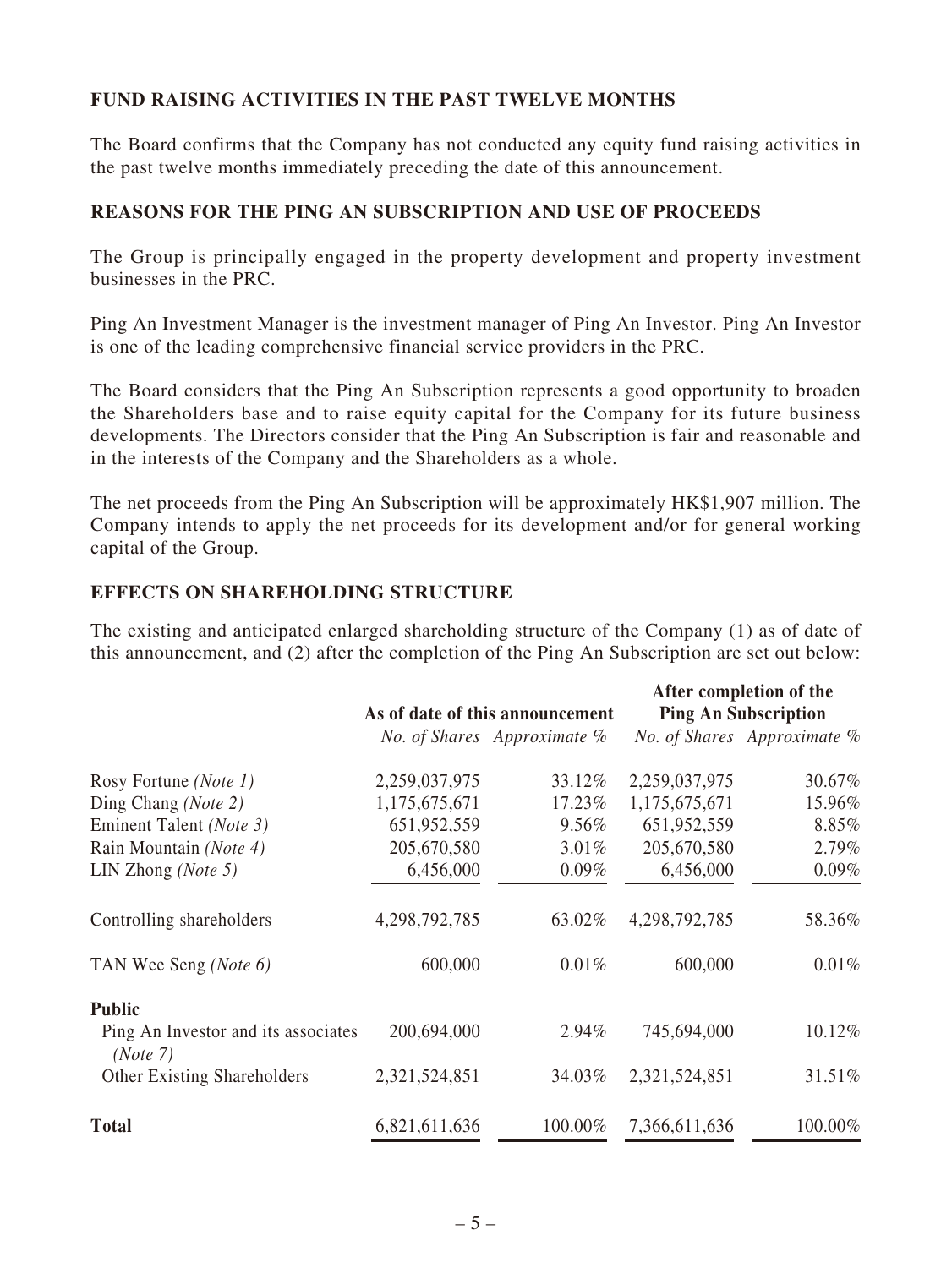#### *Notes:*

- (1) Rosy Fortune is wholly held by LIN's Family Trust, which is a family trust jointly set up by Mr. LIN Zhong, Mr. LIN Wei and Mr. LIN Feng, being the executive Directors, as settlors. Mr. LIN Zhong, Mr. LIN Wei and Mr. LIN Feng are brothers and the founders of the Group.
- (2) Ding Chang is wholly held by Sun Success Trust, which is a family trust set up by Mr. LIN Zhong, being an executive Director, as settlor.
- (3) Eminent Talent is wholly held by Mr. LIN Wei, being an executive Director.
- (4) Rain-Mountain is wholly held by Sun-Mountain Trust, which is a family trust set up by Mr. LIN Feng, being an executive Director, as settlor.
- (5) These Shares are held by Mr. LIN Zhong, an executive Director, as beneficial owner.
- (6) These Shares are held by Mr. TAN Wee Seng, an independent non-executive Director, as beneficial owner.
- (7) These Shares are held by the Ping An Investment Manager, on behalf of the Ping An Investor.

#### **TERMS USED IN THIS ANNOUNCEMENT**

In this announcement, unless the context otherwise required, the following terms and expressions shall have the following meanings when used herein.

| "AGM"            | the annual general meeting of the Company held on 21<br>April 2017                                                                                                                                                |
|------------------|-------------------------------------------------------------------------------------------------------------------------------------------------------------------------------------------------------------------|
| "Board"          | board of Directors                                                                                                                                                                                                |
| "Business Day"   | any day (not being a Saturday, Sunday and public or<br>statutory holiday) on which licensed banks are generally<br>open for business in Hong Kong throughout their normal<br>business hours                       |
| "Company"        | CIFI Holdings (Group) Co. Ltd. (旭輝控股(集團)有限<br>公司), an exempted company incorporated in the Cayman<br>Islands with limited liability and the shares of which are<br>listed on the Main Board of the Stock Exchange |
| "Ding Chang"     | Ding Chang Limited (鼎昌有限公司), a company<br>incorporated with limited liability in the British Virgin<br>Islands                                                                                                    |
| "Directors"      | the directors of the Company                                                                                                                                                                                      |
| "Eminent Talent" | Eminent Talent Limited (卓駿有限公司), a company<br>incorporated with limited liability in British Virgin Islands                                                                                                       |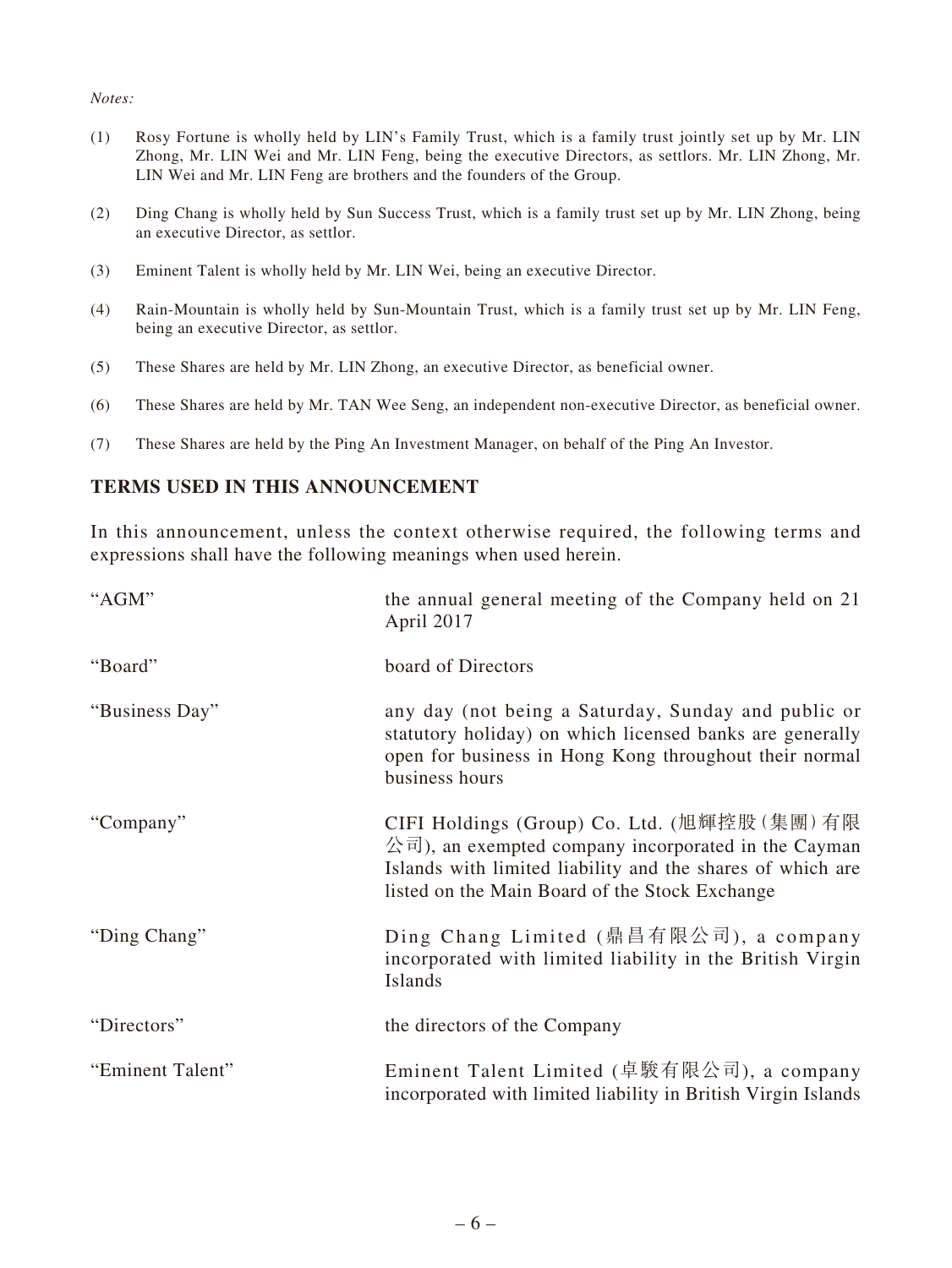| "General Mandate"                    | the general mandate to allot, issue and deal with Shares<br>granted to the Directors by resolution of the Shareholders<br>passed at the AGM                                                                                                                                                                                                                                                                                          |
|--------------------------------------|--------------------------------------------------------------------------------------------------------------------------------------------------------------------------------------------------------------------------------------------------------------------------------------------------------------------------------------------------------------------------------------------------------------------------------------|
| "Group"                              | the Company and its subsidiaries                                                                                                                                                                                                                                                                                                                                                                                                     |
| "Hong Kong"                          | the Hong Kong Special Administrative Region of the<br>People's Republic of China                                                                                                                                                                                                                                                                                                                                                     |
| "Independent Third Party(ies)"       | an individual(s) or a company(ies) who or which<br>is (are) independent of and not connected with (within<br>the meaning of the Listing Rules) any Directors, chief<br>executive or substantial shareholders, of the Company, its<br>subsidiaries or any of their respective associate $(s)$                                                                                                                                         |
| "Listing Rules"                      | the Rules Governing the Listing of Securities on the Stock<br>Exchange                                                                                                                                                                                                                                                                                                                                                               |
| "Material Adverse Effect"            | any circumstance or event which has material adverse<br>effect on (A) the condition (financial or otherwise),<br>prospects, results of operations, general affairs or<br>properties of the Group taken as a whole, or (B) the<br>ability of the Company to perform its obligations under<br>the Ping An Subscription Agreement, or which are<br>otherwise material in the context of the issue of the Ping<br>An Subscription Shares |
| "Ping An Investment Manager"         | Ping An of China Asset Management (Hong Kong)<br>Company Limited, a limited liability company<br>incorporated under the laws of Hong Kong, which is the<br>investment manager of the Ping An Investor                                                                                                                                                                                                                                |
| "Ping An Investor"                   | Ping An Life Insurance Company of China, Ltd., a<br>company incorporated in the PRC                                                                                                                                                                                                                                                                                                                                                  |
| "Ping An Subscription"               | the subscription of the Ping An Subscription Shares<br>pursuant to the terms of the Ping An Subscription<br>Agreement                                                                                                                                                                                                                                                                                                                |
| "Ping An Subscription"<br>Agreement" | the conditional subscription agreement dated 27 July 2017<br>entered into between the Company, Ping An Investment<br>Manager and Ping An Investor in relation to the Ping An<br>Subscription                                                                                                                                                                                                                                         |
| "Ping An Subscription Price"         | HK\$3.50 per Ping An Subscription Share                                                                                                                                                                                                                                                                                                                                                                                              |